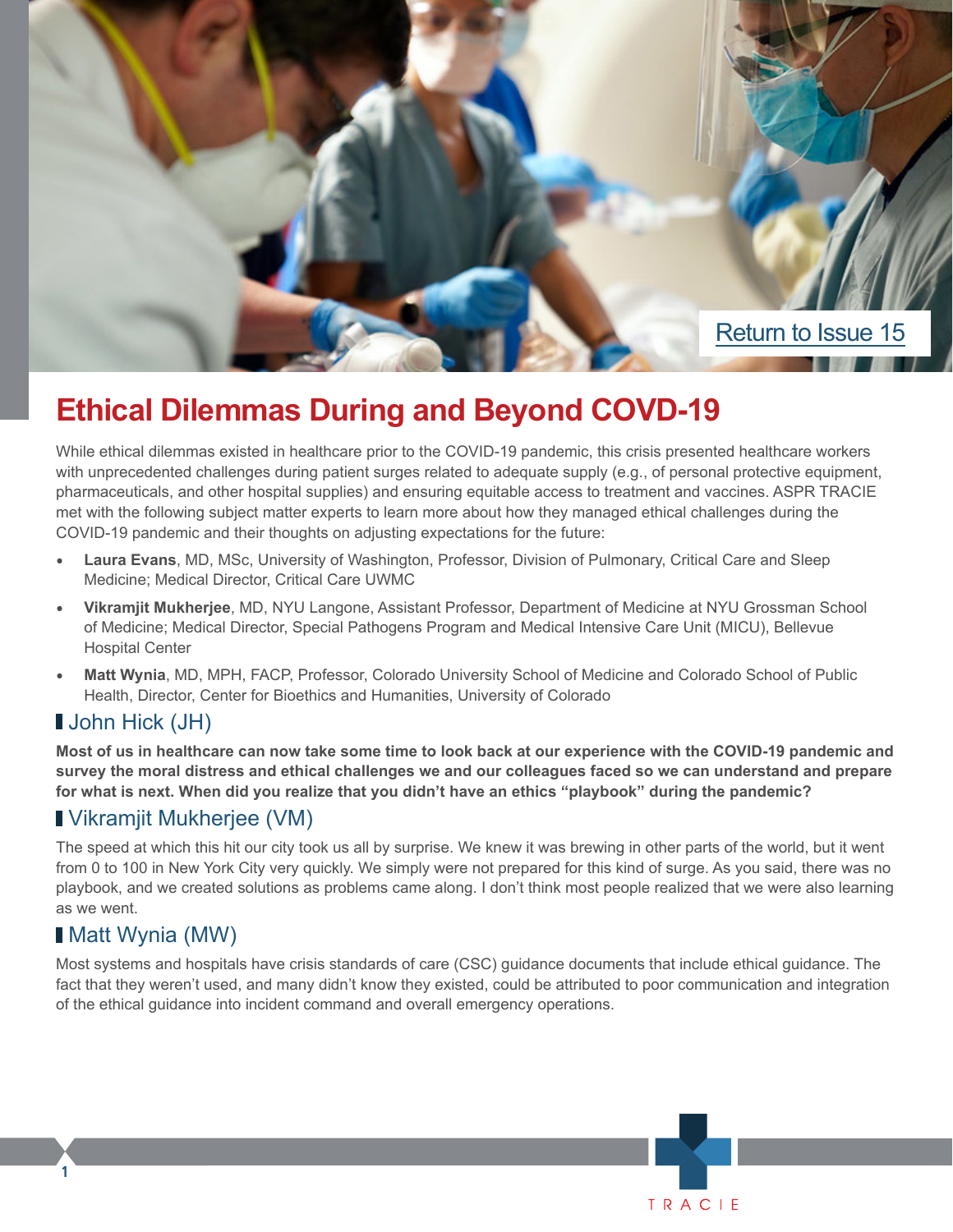## $\blacksquare$

#### **What domains faced the most unexpected challenges?**

#### VM

At first, we expected this to be a surge of demand for ventilators, but that was the least of our worries. The main issue was staffing. Regarding dialysis we were also caught off guard; the need was disproportionate to the supplies what we had.

## **Laura Evans (LE)**

I worked in Seattle for the bulk of the pandemic but returned to New York in 2020; I had two very different experiences. Within the Seattle region, we never entered crisis standards of care (CSC) by any definition, but despite that, the stress and strain on the system was profound and there was a pervasive, profound sense amongst the team as whole that we couldn't deliver the care we wanted to or typically would deliver. Because part of my role is to reassure people that we are providing really good care, supporting staff—who were experiencing true, genuine heartache—was a challenge.

For example, the University of Washington Medical Center plays important role in the region as a tertiary referral center. It is a regional transplant center, provides advanced heart failure support, and provides some of the rarest and niche service in the region. We couldn't accept our usual transfers, a big part of the services we traditionally provide. Feeling like we couldn't perform our usual role or fulfill our sense of mission and obligations to our community was distressing. Our biggest capacity constraint was staffing, not necessarily medical supplies or physical rooms.

### MW

Denying transfers you would normally take, to provide care you are uniquely suited to provide, means some of those patients will experience worse outcomes. It is therefore not "functionally equivalent" to usual care, which means it is CSC. We have either had a hard time accepting that contingency care isn't always, in fact, functionally equivalent, or we have had a hard time accepting that we were in CSC.

## LE

To complicate the situation even more, there was never a "bright line" or signal indicating we had crossed into CSC. Everyone knew they were essentially in CSC but there was never a declaration. This region would have done so when the criteria were met, and the political side was prepared to do so, if necessary, but there was no bright on or off switch. It was important for us to note that CSC doesn't just happen all at once; it is a gradual process. For example, our normal standard of care is to perform patient assessments with a specific frequency. At some points during surges, we made slight modifications to the frequency of these assessments. This felt so different to staff at the bedside and modified things just enough that it didn't feel like business as usual. These changes caused apprehension and staff to question how much worse the situation was going to get, how long it might last, and whether and

*One participant noted that they did apply less aggressive ICU treatment when they felt it would be futile but never faced the challenge of withdrawing care. They noted being concerned about legal protections, especially in the absence of a state declaration of CSC.* 

TRACIF

how they could support one another throughout the duration. A pandemic is different from other disasters or mass casualty incidents; COVID-19 unfolded and was protracted. The predictions about what was coming were often incredibly ominous (and sometimes true). When to pull that switch—how to recognize moving into next phase—I don't think it's possible for the entire system to do that uniformly.

#### $\blacksquare$

**Lawsuits were reported in some states from patients or families who felt they were denied treatment – particularly in cases of disability. Providers sometimes made implicit triage decisions based on what they thought was coming, without CSC being invoked. What do you think contributed to these situations?** 

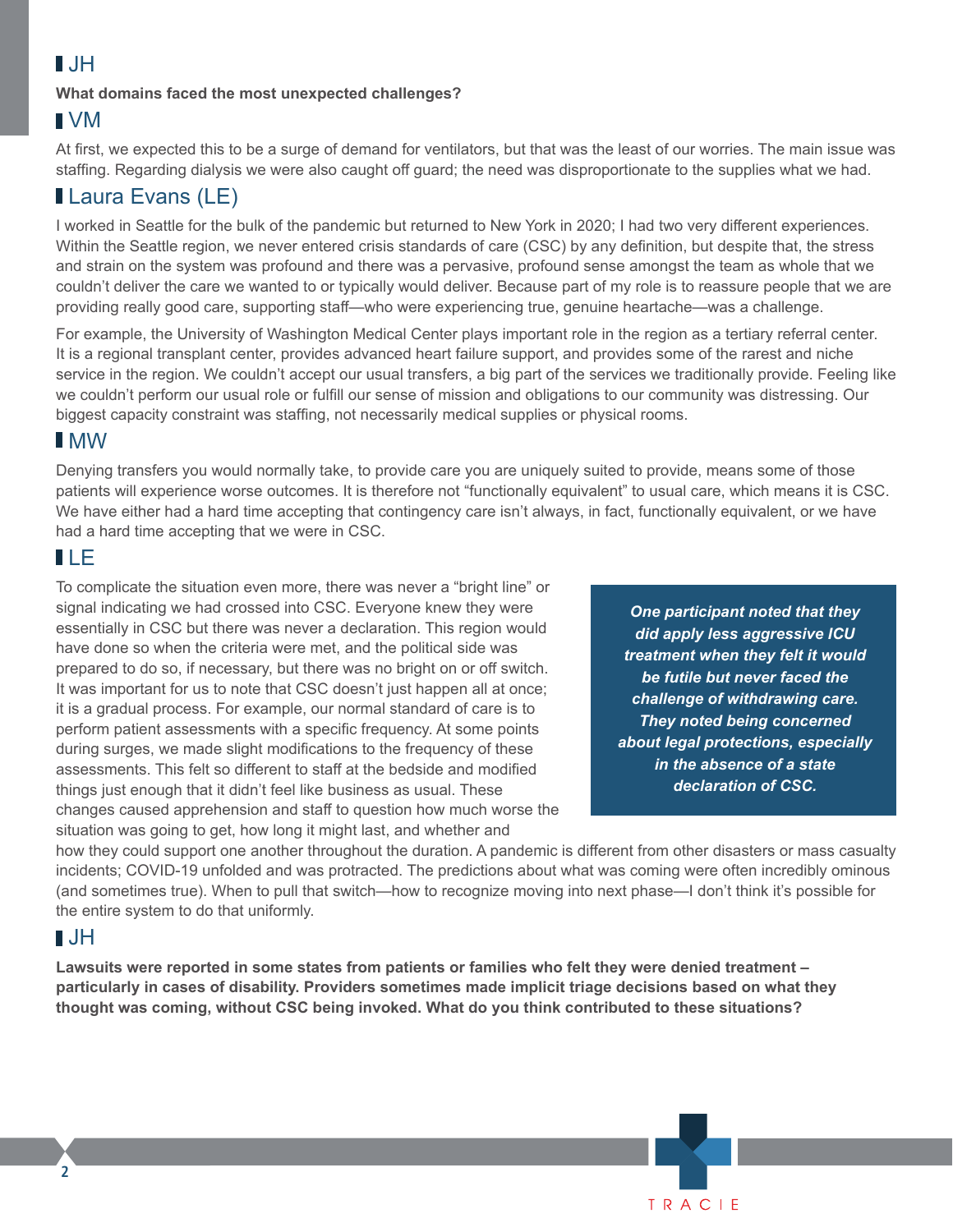#### VM

CSC prepares us well for one significant event, but this protracted event—even two years later—it remains unclear how to go from contingency to crisis standards. It is hard to draw the boundaries. In New York, we had triage guidelines in mind, and those were utilitarian and equitable in nature. The crisis care literature addresses acute issues, while the actual transition between CSC and contingency was back and forth during the pandemic.

#### $\blacksquare$ JH

**In Minnesota, we struggled with when to move from usual futility definitions to an inappropriate care definition when considering issues such as withdrawal of support. Sometimes it is very clear that is a matter of time before a patient is going to die in the hospital, and they are taking beds that other patients could benefit from. Ethically speaking, how do you determine who suffers the least? How do we transition from our usual futility decisions to making them under these conditions?**

### VM

In New York, we didn't formally have to withdraw care because of futility of care.

#### LE

We do not frequently face this specific situation in the ICU. What was more unusual was having increased visibility into the ripple and unintended effects on the patients who could not get into our facility because beds were occupied. The level of awareness of these consequences was a source of substantial distress for staff who felt like they weren't helping people they technically would be able to help because they were instead providing care to someone in that bed.

Every state has regulations around withdrawing life support. In Washington you can decide not to resuscitate by assent; in New York, the process is consent-based. That said, in Washington the legal, emotional, and ethical considerations related to withdrawing support over family objection are extremely complex. My colleagues and peers had different levels of comfort with this decision. We have systems in place, but even the willingness or appropriateness of initiating that process lacked uniform guidance, let alone consistency in practice. This process needs improvement; we need to better define the triggers and thresholds of defining and discontinuing nonbeneficial care.

#### MW

Moral distress is one consequence of operating under a first-come, first-served basis and not implementing CSC instead. The other possible consequence is having worse outcomes overall because the patient in the bed right now has a lower chance of survival than the person who is being denied a transfer.

*We traditionally spend so much time in the ICU building relationships with families. The relationships go from introductions to very intense care decisions in a short period of time. These relationships can help us make difficult decisions as necessary. Trying to do that over a video connection is near impossible; it was very hard to develop a sense of mutual trust. Families needed to trust the care team without being able to be with their loved one. That was even more prominent when we had family members from more traditionally vulnerable communities with understandable concerns about trusting the medical system. You can overcome some of that apprehension in person, but over video, this was challenging. This unmasked a lot of distrust of the medical system, making patient care even more challenging.* 

*- Laura Evans*

*One participant noted that there was a level of oversight lacking at the height of the surge. There were limited visitation rights for family members or other visitors, and not a lot of "eyes" on providers making these decisions. A lot of boundaries were pushed.*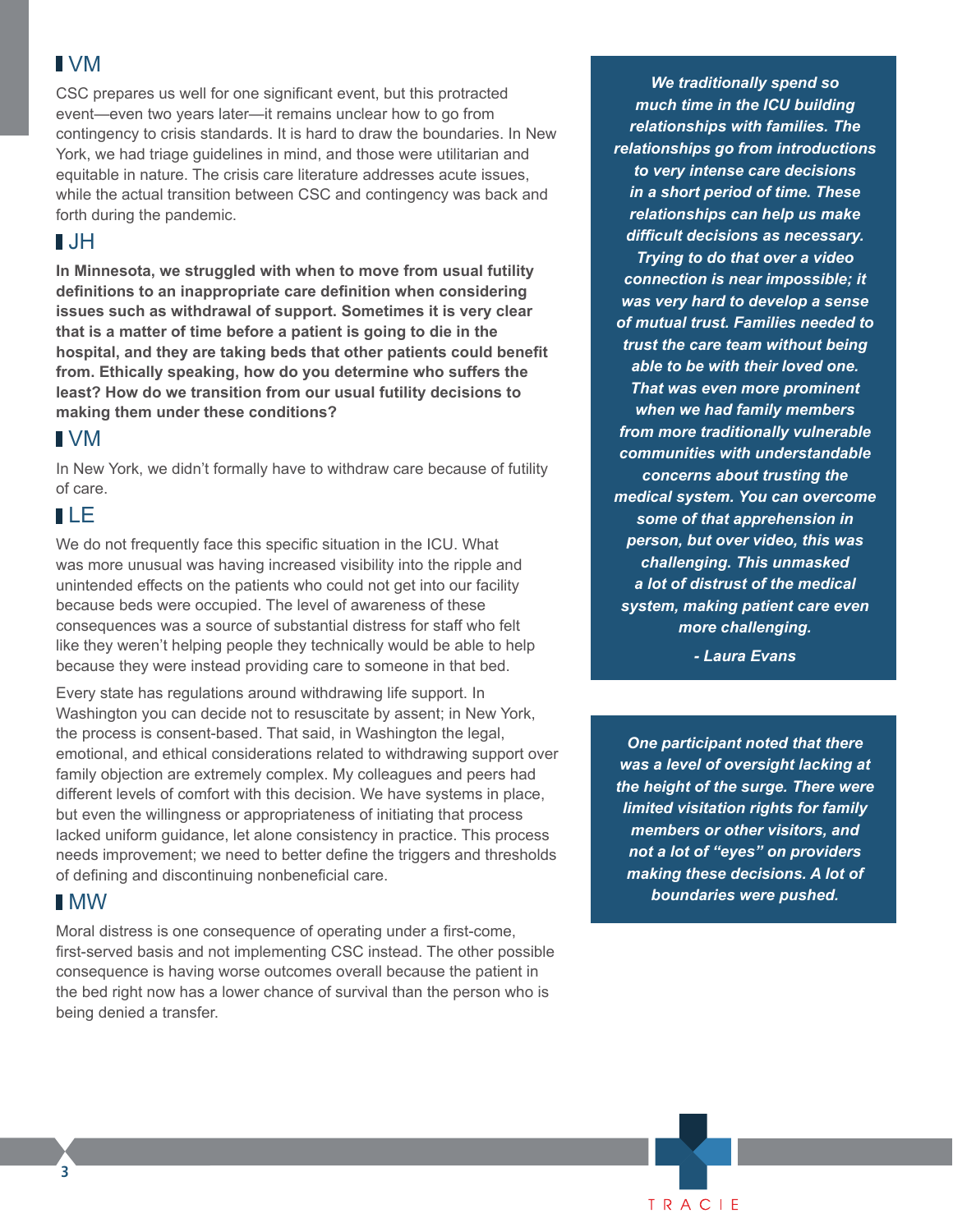## JH

**One of the key quandaries during COVID-19 was that these decisions would ideally be made in a standardized way, and yet, we don't have a standard way of making these hard decisions. Where do we go from here to develop a standardized approach?** 

## LE

We had many discussions about this. The Northwest Healthcare Response Network (NWHRN; our local healthcare coalition) was very active in this space and convened a lot of very smart, thoughtful people to try to address some of these questions. Leaving staff to their own best judgment opens the door to potential inequity. As clinicians, we can't prognosticate unless it's very clear a patient is going to die or get better. Most patients, however, fall in the middle.

*Anecdotal evidence suggests that implicit triage was happening all the time across the country. Frontline workers were not always cognizant of how many ventilators were available while making decisions. There was also a lack of dialogue with the family about patient's wishes. Facetime and telemedicine does not replace face-to-face interactions.* 

We considered incorporating other measures, such as a measure of frailty to address the inequities of the SOFA score. NWHRN stood up models of triage teams and carried out simulation modeling with them using a deidentified data set of COVID-19 patients. Teams were asked to review the data and triage patients to determine if there was inter-rater reliability across sites. Using patient level data to simulate and test systems before we need them is a good way forward to ensure equitable treatment.

### VM

We also know that COVID-19 hit underserved communities harder, because they couldn't work from home or access healthcare as easily as many others. A scoring system would have no effect on accounting for pre-hospital access or other variables that made someone seek treatment later than a patient from a more resourced community. This is not an "apples to apples" comparison.

## $\blacksquare$

**Our whole goal is to provide equitable access to care. If one hospital is overwhelmed, we have a major access and equity problem. Load balancing is so important in reducing these access issues. And incorporating social factors into these allocation decisions is controversial due to equal protection issues. From a frailty standpoint, those systems have drawn the attention of disability groups. What do we do?**

## LE

Yes, this aspect does provoke a vigorous reaction. Allocation frameworks don't address anything leading up to hospitalization. From a clinician's standpoint, it does make sense to try to predict survivability. But that does not address many of the other concerns (e.g., incorporating social vulnerability indices into the triage decision model). With each step you take prioritizing people with higher social vulnerability indices, many other issues arise.

## $\blacksquare$

**Laura, after Hurricane Sandy, you were faced with power failures at Bellevue and had to work with staff to think about discontinuing therapy for some patients. How did you make those decisions?**

## LE

**4**

Yes, that was several years ago now, and a very different model of disaster than the pandemic. The hurricane was a sudden catastrophic event. The question we were faced with did not focus on initiating life support. We were making decisions about providing critical care services to patients already in the ICU.

At that point, the best tool we had was the SOFA Score model. We put together an ad-hoc triage group, ensuring none of them were involved in direct provision of patient care. To prevent ties, this group had an odd number of participants. What was distressing for everybody was that we had far more patients who fell into the critical care access provision group than we had resources for, so we carried out a secondary level of triage to determine the group's best clinical judgement that this person would do well with critical care. The group of five came up with consensus order. We didn't end up needing to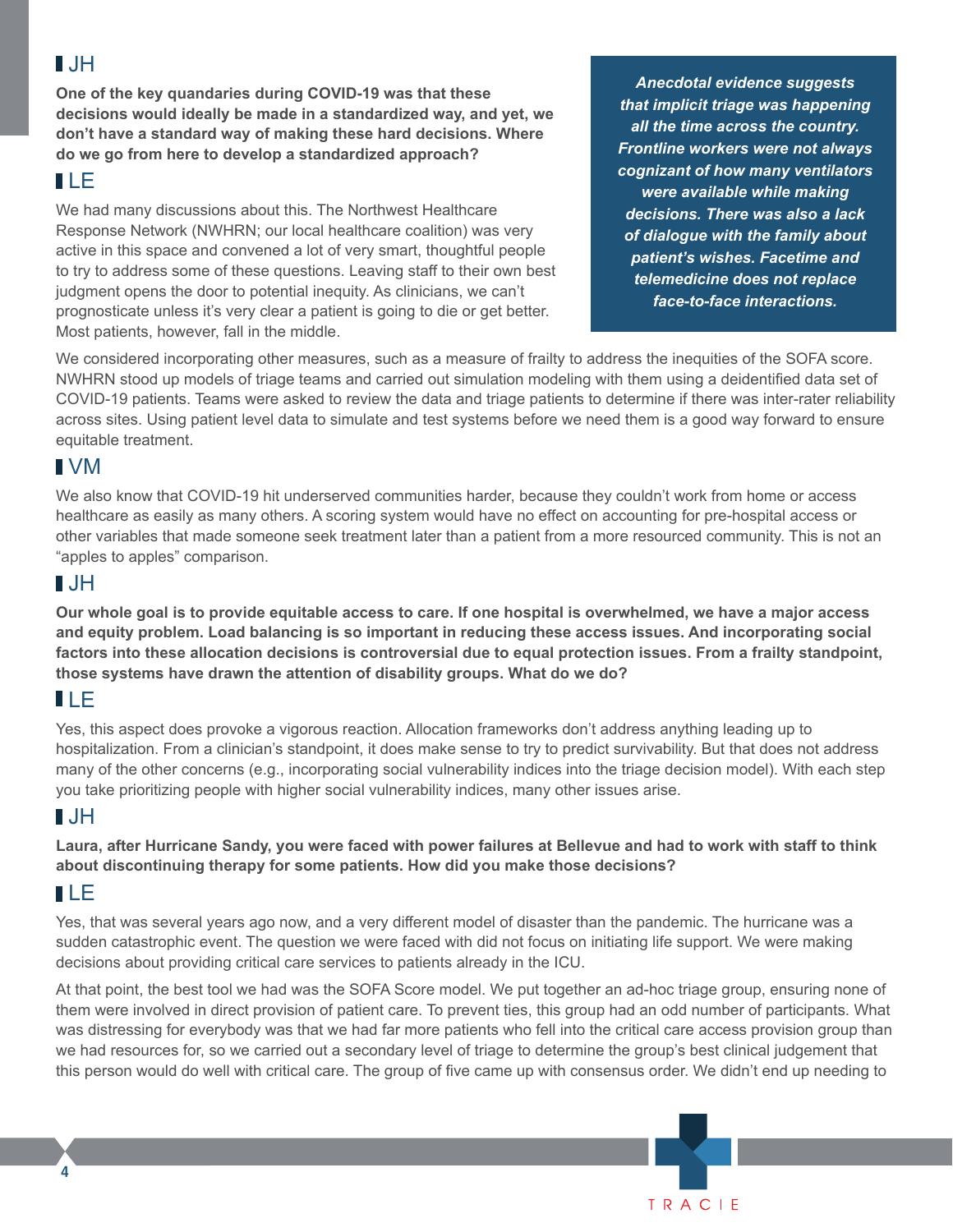use that, but this was incredibly stressful for us and the teams who were treating the patients. Not having them involved in the evaluation created a source of conflict between us. A clinician's role is to provide the best care, while our role as the triage team was to make the best decision.

## JH

#### **Was there agreement within the team?**

## LE

In real time in an untrained group, there was discordance. We resolved it with conversation and achieved consensus.

## JH

#### **To what degree did you engage your ethicists during the pandemic?**

## VM

Our plan was to have a triage team made of intensivists not caring for patients. As we made our triage resource allocation documents, we had their input. Beyond that there was not a role for ethicists to play during the surges. We didn't rely on them. We did plan to use them and rely on them if we ever did have to formally allocate resources.

## LE

I'm always concerned that these decisions made by well-intentioned systems fail because they don't meet the needs of the people providing care, or that the model we are building is not going to be timely or nimble enough to help bedside clinicians. For example, the turnaround time must be fast for a critical patient. Having ethics being a driving force in these systems is essential, but not always efficient in triage at the bedside from a time-based perspective. The ethical consultant model in a mass casualty incident looks very different during a pandemic, where some patients are already on ventilators.

## $\blacksquare$ JH

**As usual, translating ideals into practice gets sticky. You can't have an appeals process when you have six patients in the emergency department and have to decide who to intubate. Otherwise, you fall back on adhoc decision-making and that is not where we want to be—where providers feel like they are left to make own decisions. How do we balance structure with ad-hoc decisions?**

## LE

If we don't have a working structure, you default to first come, first served, then clean up later. The systems we are designing are well intentioned and probably unlikely to work. We might need to stop making "perfect" the goal, and instead make "iterative" and "better than what we're currently doing" the goal.

## JH

**[Data from Vanderbilt](https://www.atsjournals.org/doi/10.1164/rccm.202110-2399LE) has shown that if a COVID-19 patient that was a candidate for extracorporeal membrane oxygenation (ECMO) didn't get it, almost all of them died. How do we steward a very limited resource when we're tapped out under non-disaster circumstances? How can we set up a best-case use scenario?**

## VM

In my view, the ECMO question is technically one of resource allocation during peacetime. Those principles are hedged on resources, staffing numbers, and equipment

## LE

**5**

There is lots of precedent here. In normal or peacetime circumstances, we are able to tell patients that the risk of certain therapy exceeds the potential benefit. This is in line with the Hippocratic oath. ECMO is interesting because when you have "appropriate" candidates and not enough resources, there is concern about ripple effect on other patients and being able to provide more routine care. I was struck by the Vanderbilt data—they did a really good job selecting who would be able to benefit from ECMO. We do need to get better with context-specific prognostication; how can we ensure that a patient is likely to die without ECMO and likely to survive with it? We might also use this as an opportunity to better develop systems that work outside of the ECMO context.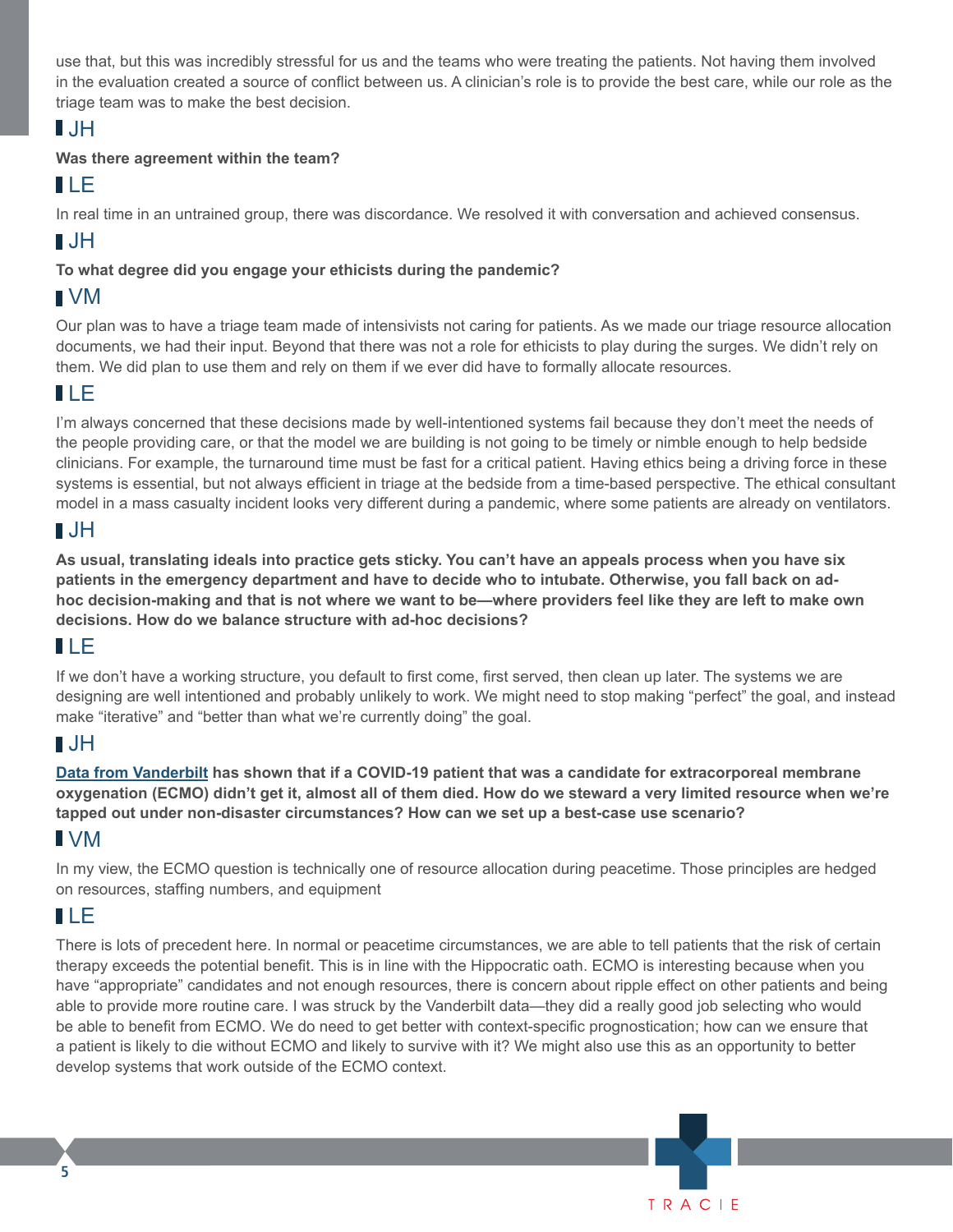#### MW

This is a futility determination, which unfortunately doesn't help when there is an absolute shortage and more people for whom ECMO would be appropriate than there are ECMO resources. That said, there's something to be said for learning about rationing within disasters for application of "routine" rationing during peacetime. This applies to ECMO almost everywhere, but it also applies to drug shortages.

#### $\blacksquare$

**Regarding triage during these types of events versus mass casualty events, do you feel that there isn't the level of scrutiny—ethically, procedurally, and morally—for some of these decisions made in the spur of the moment? For example, do you think that decisions emergency physicians or surgeons make in the moment are not scrutinized as much as the decisions of physicians in the ICU?**

*For a long time, I've been saying that we should be using routine shortages to learn and practice how to do triage in disasters better. But the opposite is also true: what we've learned in the pandemic should be applied to these more common triage dilemmas.*

*- Matt Wynia*

#### VM

This brings up the difference between actively causing harm versus passively not causing harm. Not doing something is somewhat easier than actively taking support away. It is a more comfortable decision to make to not intubate someone than it is to pull life sustaining resources, even though it leads to the same outcome. That is where having ethics at the bedside is impractical; there needs to be some sort of model to help make those decisions.

### MW

This point might be a distraction, but in one sense it should be morally and clinically easier to withdraw a resource that someone has had a chance to use than to choose not to start it in the first place. After all, at least that person had a chance, and now you have more data on whether they are doing well or continuing to do poorly despite getting the resource. But I admit, it doesn't feel easier or more comfortable.

#### LE

When a surgeon decides that a patient is not a candidate for a surgery, we traditionally defer to their expert judgment. We need to determine how to account for the fact that our clinicians are trained in this and can determine how best to allocate resources. Maybe we should consider their expertise and training in making these decisions as a core competency.

## JH

#### **How can we shift people's expectations around end-of-life care?**

## LE

Cultural and societal expectations are hard to change. Practicing in different regions of the country has allowed me to understand the variations in how people approach this. The palliative care team traditionally does a lot of work up front to help people define their wishes. They explain options, including options that help controls symptoms and maximize their quality of life. Most people prefer quality over quantity, so we need to put infrastructure in place that maximizes this; this is a huge undertaking.

*We also found that community members who historically have an intrinsic distrust of the healthcare system were more likely to choose more aggressive treatment (e.g., more dialysis, more chest compressions, more care). It is key for us to address this type of distrust when discussing options with patients and their loved ones.* 

*- Vikramjit Mukherjee*



**6**